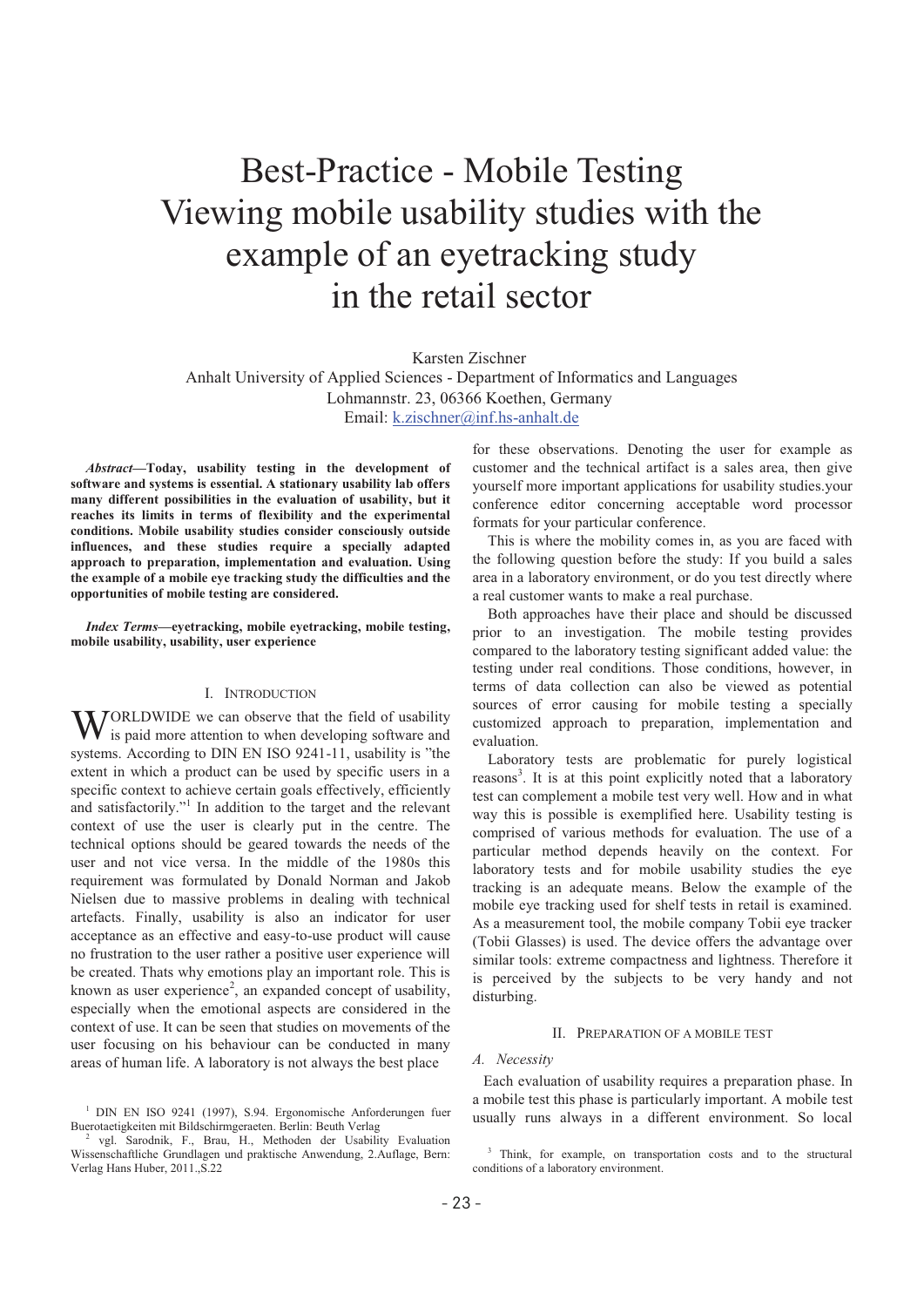conditions vary from test to test. This is an important point that needs to be thought through in preparation. Furthermore, a content preparation is not only useful, but as with any usability study also imperative. As the preparatory phase can be designed specifically for a mobile test should be explained in the following section.

#### *B. Problem definition*

Mobile usability tests as mentioned in the introduction may facilitate specific mistakes in application as well as special approaches. The location in this case is a shop with an extremely broad range of products. There is a wide range of applications for mobile usability tests and, at the same time, a great variety of possible research issues that can be worked on with this type of test. Normally, in a shop, we look at the purchasing behaviour of clients often with the help of shelf tests<sup>4</sup>4. The shop management mentioned problems with the organic products range, which generate, despite the general trend, little sales in this shop.

#### *C. Content preparation*

In order to carry out a mobile usability study, conceptual considerations are necessary to provide as a result a test scenario with a specific problem. For the development of this test scenario, first the weaknesses in the previous processes are revealed. For a study in the retail sector the customer is to be regarded in their shopping process.

To identify a specific target group and to find within this target group members and typical typical customer, personas<sup>5</sup>5 can be created. Prerequisite for the creation of personas are real information as can be obtained through interviews and initial field observations.

The basic structure of a persona can be represented as follows:

- real Name
- realistic photo of the person
- demographic information
- profession
- objectives, expectations, wishes
- preferences, hobbies, dislikes
- quote

If you got some concrete information and found out the typical customer, a review with the client is an important step. The problem notified in II-B - the relatively weak sales of organic products - must be substantiated before a possible investigation. To this end, offers an expanded interview

method that looks at the actual purchase process and thereby represents the behavior of the customers in the sales area. This observation and interview method is known as Contextual Inquiry<sup>6</sup>.

The result of the substantive preparation of a mobile usability study is to create a test scenario with concrete tasks. The task is derived directly from the problem. If the problem e.g. The low product sales of a particular product group, then the task is to deal with the Why.

First evidence already produced a survey of 54 customers in the market. The results of two contextual questions illustrate the current situation: $<sup>7</sup>$ </sup>

*Question 1: Do you have already bought organic products in this store?* 



*Fig. 1 - Answer to question 1* 

*Question 2: Do you expect the offer of organic products in this store?* 



*Fig. 2 - Answer to question 2* 

Nearly 90 percent of respondents in this store never bought organic products (Fig. 1). More than half of respondents do not expect organic products in this retail store (Fig. 2) Even with these two pieces of information it can be illustrate how

6 vgl. Richter, M., Flueckinger, M.,Usability Engineering kompakt – Benutzbare Software gezielt entwickeln, 2.Auflage,Heidelberg: Spektrum Akademischer Verlag, 2010.,S.21ff 7

 These questions are part of a survey, which was ahead of the investigation directly addressed in the market to customers.

<sup>&</sup>lt;sup>4</sup> more information about shelf tests can be found in the book: Eyetracking im stationaeren Einzelhandel (2005), Dr. Nadine Berghaus, Koeln: Josef Eul Verlag GmbH 5

vgl. Richter, M., Flueckinger, M.,Usability Engineering kompakt – Benutzbare Software gezielt entwickeln, 2.Auflage,Heidelberg: Spektrum Akademischer Verlag, 2010.,S.28ff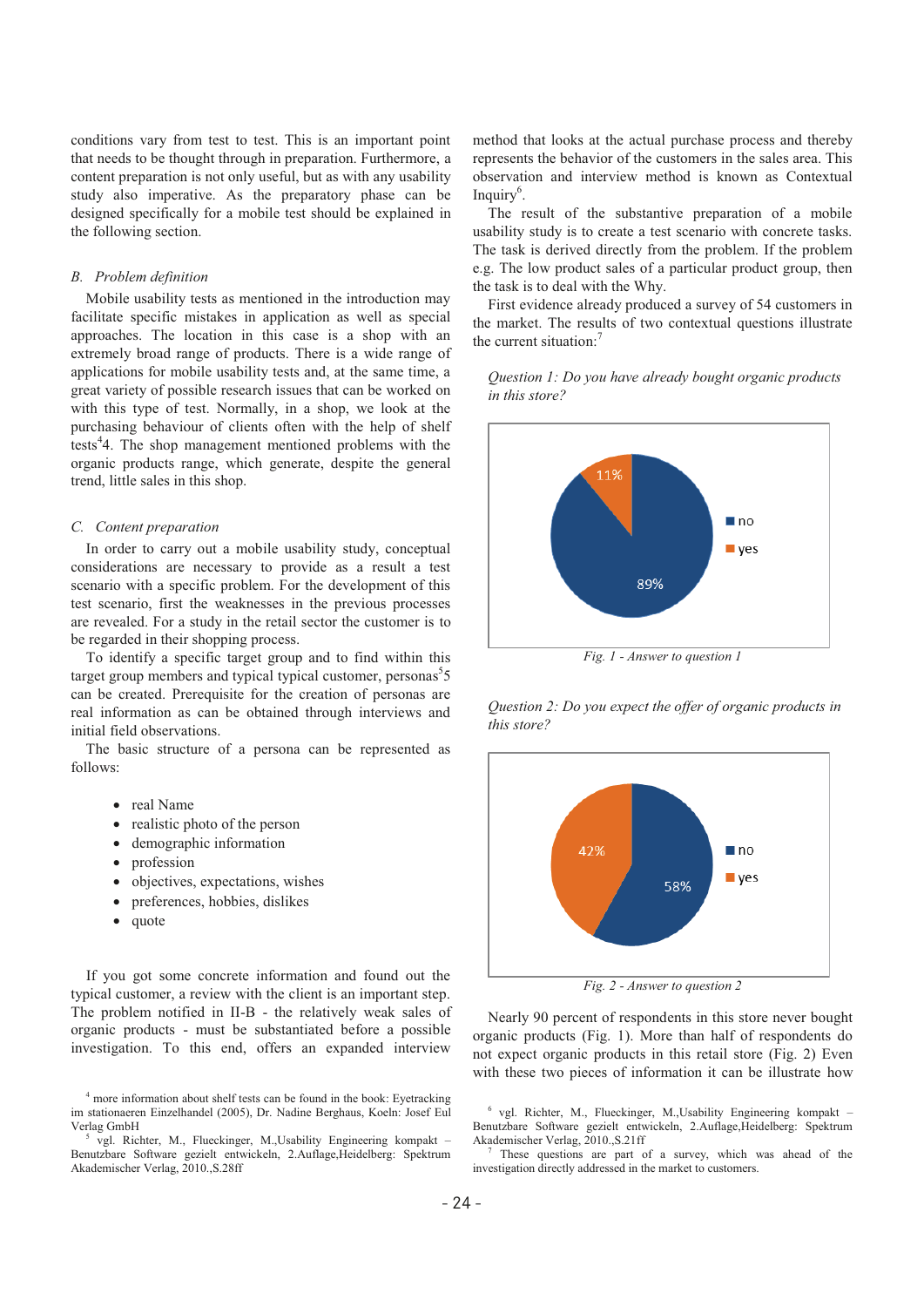the supply of organic products currently carried out in this market generally. Therefore a method of investigation is to propose, which may appoint the reasons for this condition. A mobile eye tracking study puts the visual aspect of a purchase process in the focus of attention. Maybe a product is too insignificant? A product can't be found? Draws a product the customers attention on itself? These are examples of typical questions that can be examined with an eye-tracking test.

# *D. Technical preparation*

The focus of the technical preparation of a mobile usability study is the first evaluation of the necessary hardware and software. In the case considered here, the suitability of a specific eye tracking system will be established. The following requirements have to be met:

- 1) The eyetracker has to be mobile.
- 2) The eyetracker must be up and running quickly.
- 3) The eyetracker should not disturb the customer during shopping.

A device that meets these requirements is the mobile eye tracker by the company Tobii, entitled: Tobii Glasses. The name already suggests that it is an eye tracker in the form of glasses. The unit is very light and after a short period of familiarization of the subject hardly noticed. After a test the eye tracker Tobii Glasses is ready for use immediately.

Nevertheless, such a device places special requirements to the test staff. To ensure a smooth testing process, an introduction of the research team, which meant the testers, is absolutely necessary. The calibration of the eyetracker, which is essential to any direct test preparation can be described as particularly challenging. A test is designed to produce usable data, if the calibration performed carefully. The testers need to practice this procedure frequently, thereby to get into a routine. During a field test may not happen in this case as a glitch because that would seem unprofessional on the subject, time-wasting and could be the subject may move to cancel the test.

It is also important at this preparatory stage, to plan the overall technical structure and test examples, since the calibration of the glasses is only a technical component during eye-tracking session.

For efficient data analysis, IR marker<sup>8</sup> are used, during the test a unique  $ID^9$  sent to the glasses. Characterized additional information can be introduced into the receiving material, whereby a positioning of the test person is possible. How does the use of the IR marker affects an automatic analysis of the data is carried out at a later point. The team must practice not only dealing with the eye-tracking glasses, it also needs to know the opportunities and requirements of the complete

equipment.

#### *E. Planning the implementation*

The planning effort for a field test is much higher than for a test in the laboratory. Therefore the familiarization with the real test environment should not be made until the day of the test. A sales area shall not claim to be an ideal test environment. In order for a mobile eye-tracking study nevertheless obtain usable data, it must be a logistical planning site.

The scheduling plays a very important role. The optimum time of testing was coordinated with the market management $10$ .

To be seen as a test team to be, any tester must be clearly identifiable as such<sup>11</sup>. It is a special role that the testers belongs during the investigation, and this should also be clearly visible to the outside.

The positioning of the equipment is another important planning step. You need an area for the calibration process, you have to test whether the IR markers to attach the shelf, you have to look at the entire case consistent sales area, the influencing of the test persons by the construction technique has to be avoided. It must be collusion with the staff. If employees are not informed, they are unsafe against the subjects. A mobile eye-tracking test is considered a normal purchase history. These include e.g. the possibility of responding to the employee, if a specific product is not  $found<sup>12</sup>$ .

The distribution of tasks within the test team must be clearly regulated. The following services have to be provided by the test team for the mobile eye tracking study:

- Approaching potential test persons for the purpose of acquiring
- Calibration of the mobile eye tracker
- Test observation
- Adoption and thanks

The methodological approach and the specific test procedures are described in more detail in the following section.

# *F. Methodical and chronological sequencing of the test*

In order to ensure the most comprehensive answer to the question elaborated, a mobile usability study should include not only the test itself. In the previous part different methods are named, some of these may occur in succession, partly in parallel. Therefore we speak of a mixture of methods. In the case under consideration the combination of methods consists

<sup>&</sup>lt;sup>8</sup> IR markers (infrared markers) have two modes of operation - when used with a suitable holder the marker is assigned a unique ID, without attachment the marker is used for the calibration of the mobile eye tracker.

ID (identification number) - are in the basic 30 markers + holder and thus 30 unique IDs. The software Tobii Studio can handle with a larger number of IDs.

 $10$  On weekdays, where goods will be given to the shelves, are ranges of products in the aisles. The normal sales situation is altered. Therefore a test

 $11$  For this study each tester was equipped with a name tag to make the membership of the research team identified.<br><sup>12</sup> The employees were in this case explicitly instructed the subjects to be

treated as ordinary customers and provide necessary assistance.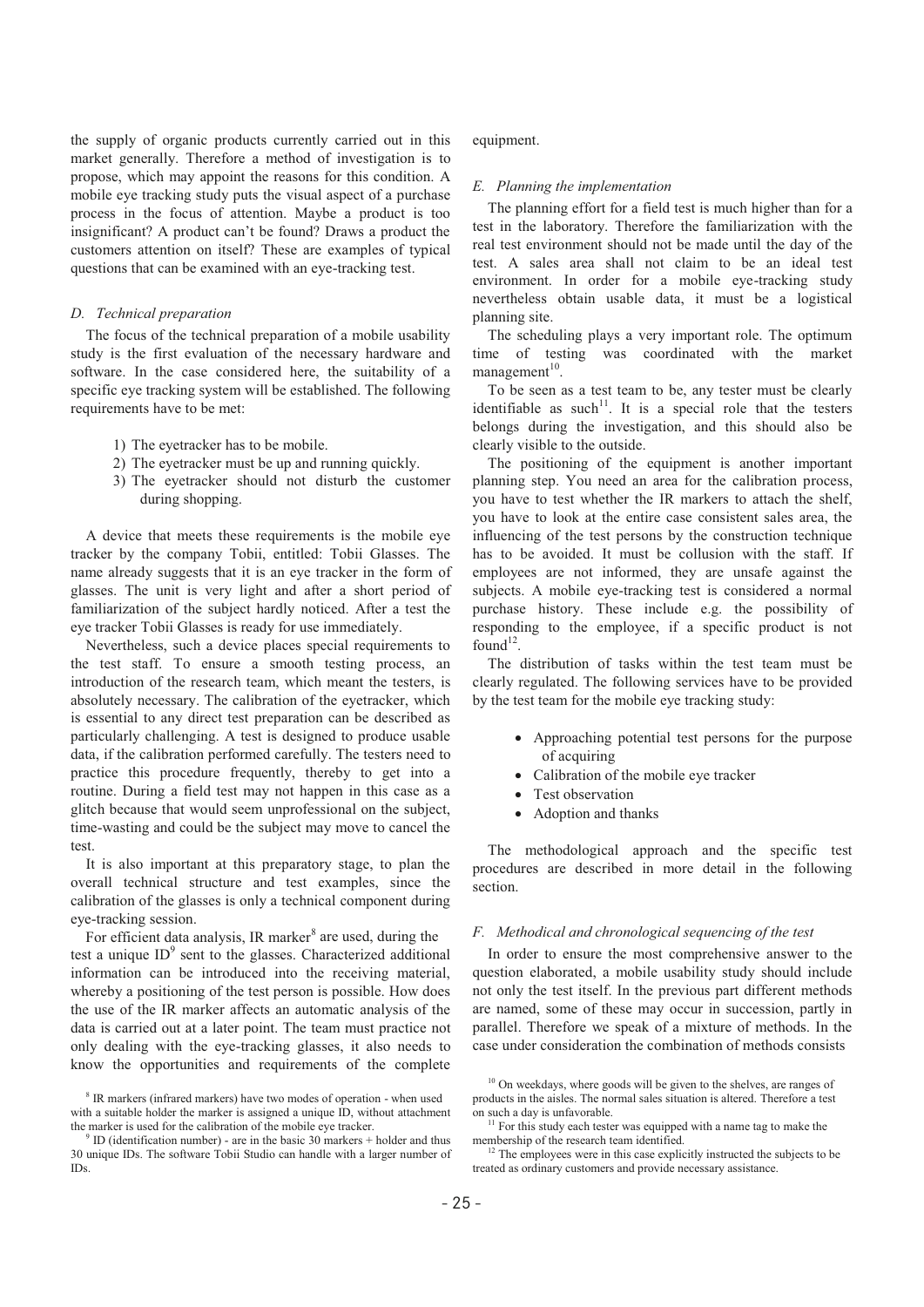questionnaires, eye tracking, interviews and field observations. The questionnaires are part of the test documents. To claim the participants not longer than necessary, the questions must be formulated clearly and allow a rapid response. Answering the questions will take the form of an interview, so the tester has the possibility to minimize the time spent. For the test, a shopping list was prepared by the test team, which has to been processed by the test person. The 5 items on the shopping list were not selected randomly. First there was a study of the so called Rennerliste, which contains information about the sale of the individual product categories. If data has to be collected by questionnaire before the actual test, so these issues should not affect the test participants. If any information is given to the test person, the test sequence will be changed. Initially used questionnaires may not receive any information about where certain items are located. Under certain circumstances it may be appropriate to share a questionnaire and access some information after the test. This approach should also be used for the investigation of the considered application. The questions before the test used for statistical surveys and the assessment of the purchasing behavior of the test participants. After the test, the participant has to answer short questions to test progress. In the final questions to the test person 5 product photos are shown, which were not on the shopping list. The test team developed for this part of the investigation a memory test, which checks the quality of perception of certain products. To collect these information, the making of special, meaningful product photos is necessary $13$ .

In a usability test in general, and in a mobile test in particular, the creation of equal conditions is very important. This is also called a stereotypical test procedure. It has been shown that a checklist for the performance of the test is very advantageous. Thus, not only have the same sequence of the individual test sequences are adhered to, it is also necessary to ensure that all test subjects received the same information before the test. Even the wording of the explanations to the test persons should be the same as with every test.

When considering the time required, the test team agreed that it is necessary to carry out the tests estimate at least one working day. Per subject, the entire test should not take longer than 15 minutes. This is due to the fact that the subjects will not be acquired in advance of the test, as is customary for a test in the laboratory. The potential subjects are real customers who want to carry their shopping in this market. This daily process should be the basis for the proposed eye tracking test. Since it was suspected that many customers can spend time for the test, the expectations regarding the expected number of subjects were very moderate. The target of the test team was to perform at least five usable tests.

Other considerations were concerned with the question of how to complement a mobile eye tracking test methodology. In the planned test in a sales area it comes out mostly about whether certain products with as little problems can be found. A single product here to look so detailed that you can assess whether the customer focuses more on the product label or on the product image, can afford a mobile eye-tracking test barely. Here, the test team developed as an extended test method a special stationary eye-tracking study that can provide additional information. For this test, the product photos that were used in the memory test are reused. The extended methodology clearly shows that mobile testing can be usefully complemented by stationary tests $^{14}$ .

# III. CARRYING OUT THE TEST

# *A. Test setup in the market*

The test setup in the market must be made prior to the sale operation. For setting up the test area for a mobile task based eyetracking study the following tasks have to be executed:

*Install and set up the IR markers:* IR markers are optional elements for an eye-tracking test. They allow fast automated analysis of the data with a **GazePlot** or a **Heatmap**. The IRmarker must be placed on the shelf to beconsidered.

*Creation of a calibration area:* Before each test, calibration of the Tobii Glasses is necessary. For this purpose, a sufficiently large, monochrome, uniform surface is required, that must be prepared and installed at a suitable location<sup>15</sup>. The subject needs to set up the eye-tracking glasses at a distance are of exactly one meter in front of this area. The tester must be equipped with an IR marker constitute a virtual raster, which look at the test person. The actual calibration area could be built in a low-traffic area of the market.

*Provide a desktop environment for completing the questionnaire:* As the response to the questionnaire will be moderated by a member of the test team, the calibration site used for this task. It is important to ensure that test takers receive no insight into the test data and running tests of other test takers. It must be ensured that a test has been completed, before another new participant enters the test environment.

*Thanks to test persons:* The active participation in such a study is not self-evident. Customers who agree to participate in the study will receive a small gift for their help<sup>16</sup>.

*Ensure ready to use test equipment:* The entire experimental technique works with batteries. In a field test, sometimes it can be a problem when batteries need recharging. Therefore charging options has to be provided before the test starts. This is particularly important for the IR markers used for calibration and for the recording device. The battery capacity of the recorder should not be completely exhausted, because you cannot judge exactly how many minutes the device must record before the test. Overall, the recording

<sup>&</sup>lt;sup>13</sup> For this test, the product photos specially tailored to use them in subsequent laboratory tests.

 $14$  The valuable information is retained about a mobile application scenario, but they are enriched with additional facts from the laboratory.

 $15$  The required surface was realized by the research team with the help of two flipcharts. 16 It is recommended to provide these little gifts visible before the test, to

create an additional incentive for participation.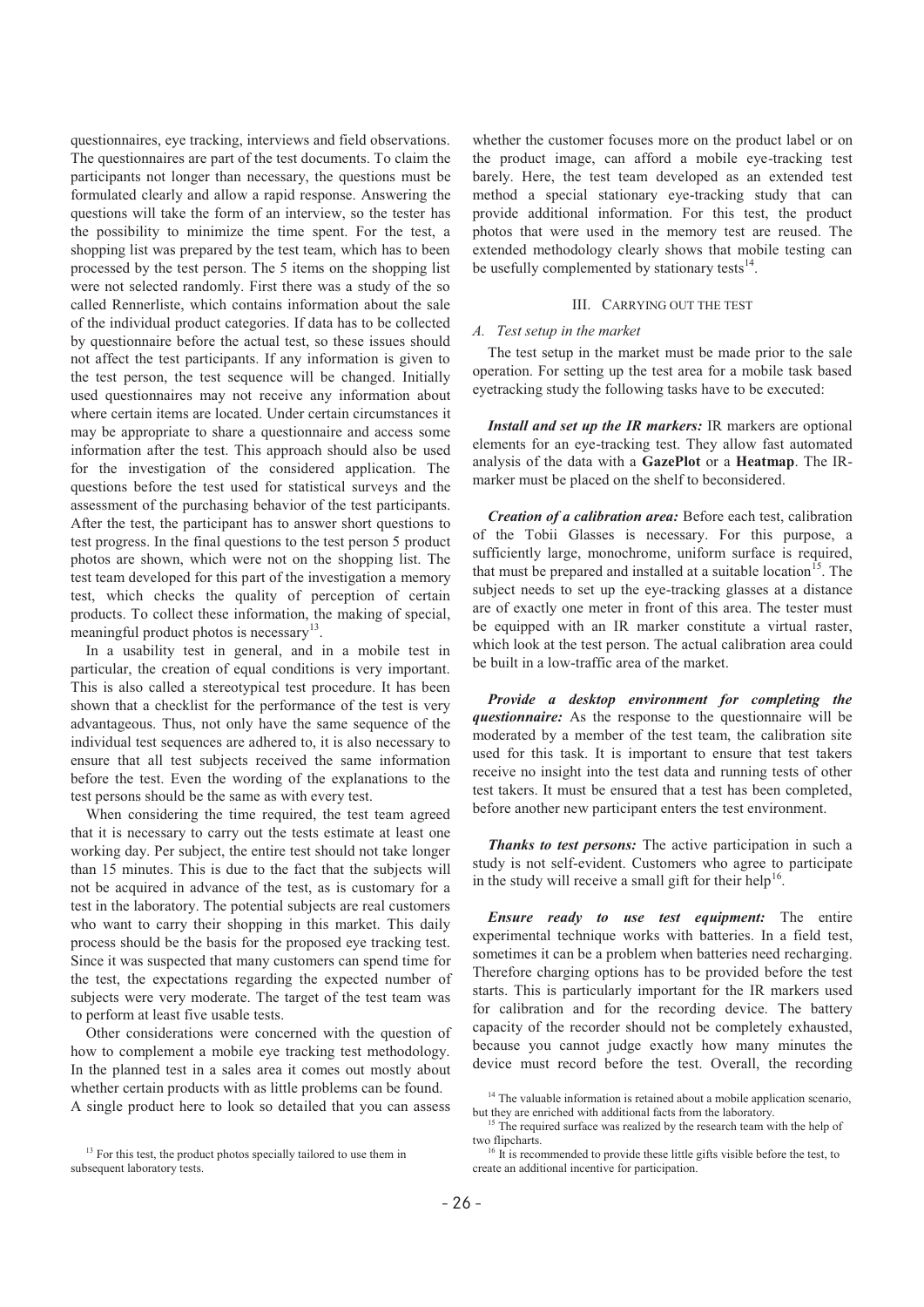device of the Tobii Glasses can record about 70 minutes continuously with one battery charge. By the required calibration prior to each test, in reality this time is not achieved. The charge of the IR marker on the shelf is not critical. These are usually active only when the subject with eye tracking glasses is nearby.

*Preparation of the methodical process:* For a rapid test procedure, it is necessary to provide all the test papers before the examination. The workflow for the test has been already discussed here but it needs to be went through step by step in the real environment. A dry run is recommended.

## *B. Chronological sequence of the test*



*Fig. 3 - Chronological sequence of the test* 

Considered for the mobile eye-tracking test a chronology was developed, which forms the basis for the collection of comparable data. A deviation from this order may affect the reliability of the data collected and thus corrupt the negative results of the test. Fig. 3 brings the sequence of tests with the use of usability methods in relation.

#### IV. REMACHINING THE TESTS

# *A. Archiving and import of the test data*

The test data are recorded on SD card<sup>17</sup> during the test. Each recording receivs a unique session ID. The SD card must be read and imported into the special software Tobii Studio<sup>18</sup> for the analysis.

## *B. How to Create a PostScript File*

Using the Tobii Studio software, the next step must determine the suitability of the individual recordings. This may rely very important on observations made during the test. Therefore, it is recommended that at least a part of the tester is also involved in the evaluation of the data. The operations at the mobile testing are layered and complex that the individual test persons can be assessed only by knowing the complete test procedure. For a comprehensive documentation that brings a separate evaluation team to the same level of knowledge as the test team, remains no time during the field test experience.

A mobile eye tracking study first requires the conscientious performance of the calibration of the eyetracker. The changing of the position of the eye tracker during the test by the test person, caused erroneous data. These data are not suitable for subsequent analysis $19$ .

#### *C. Data treatment using parallax correction*

Depending on the eye tracker, there are factors that can be corrected automatically. The eye tracker of the company Tobii, which was used for this study, allowed to correct the socalled parallax error using the Tobii Studio software. This occurs due to the fact that the calibration of the eye tracker is a fixed distance of one meter. During the test process, consider the subject specific objects from a distance or in a very short range. So there is a displacement of the actual subject region. According to data analysis, a test person has not seen a particular product, even though the subject has taken this product off the shelf. This shift can be achieved out by using the parallax correction within the software Tobii Studio.

## *D. Automatically generated evaluations*

GazePlot<sup>20</sup> and Heatmap<sup>21</sup> are visualizations that can be created using the Tobii Studio software. There are eye movements (fixations<sup>22</sup> and saccades<sup>23</sup>) or represented clusters of fixations. At a mobile eye tracking study specific areas are considered of particular interest. For a shelf test, this interesting area can be a full rack or a certain part of a shelf. Since each product follows a specific sequence, which implies by the test person itself, the data, collected for an automated analysis cannot be directly compared. This is an important difference between a mobile and a stationary eyetracking study. For a mobile test, test subjects can approach to be examined the shelf from different directions, or they can look at the shelf from a small or a large distance. To make the collected data more comparable tests, we made a photo prior to the examination (see Fig. 4) from the observed shelf or from a part of the shelf on. For this recording, the IR markers have been placed on the shelf. Since each marker has a unique ID, must be an accurate identification of the marker within the

 $\alpha$ <sup>1</sup> A Heatmap identifies areas that were considered long or often.

<sup>&</sup>lt;sup>17</sup> SD Card - SD Memory Card (Secure Digital Memory Card) is a digital storage medium. For the recording device of the mobile Eyetrackes Tobii Glasses an SD card with a maximum capacity of 4GB (4 Gigabyte) is used.

In order for the recording of about an hour of video, including all metadata. 18 Tobii Studio version 2.3 (and above) can handle data with the Tobii Glasses.

<sup>&</sup>lt;sup>19</sup> For more information about error detection and error handling can be found under item IV-F

 $\frac{20 \text{ A GasPlot represents eye movements as a chronological sequence of fractions and seconds.}$ 

 $22$  A fixation within a view profile is shown as a point range.

<sup>&</sup>lt;sup>23</sup> Two fixations are connected within a view course by a saccade. This is no information acquisition.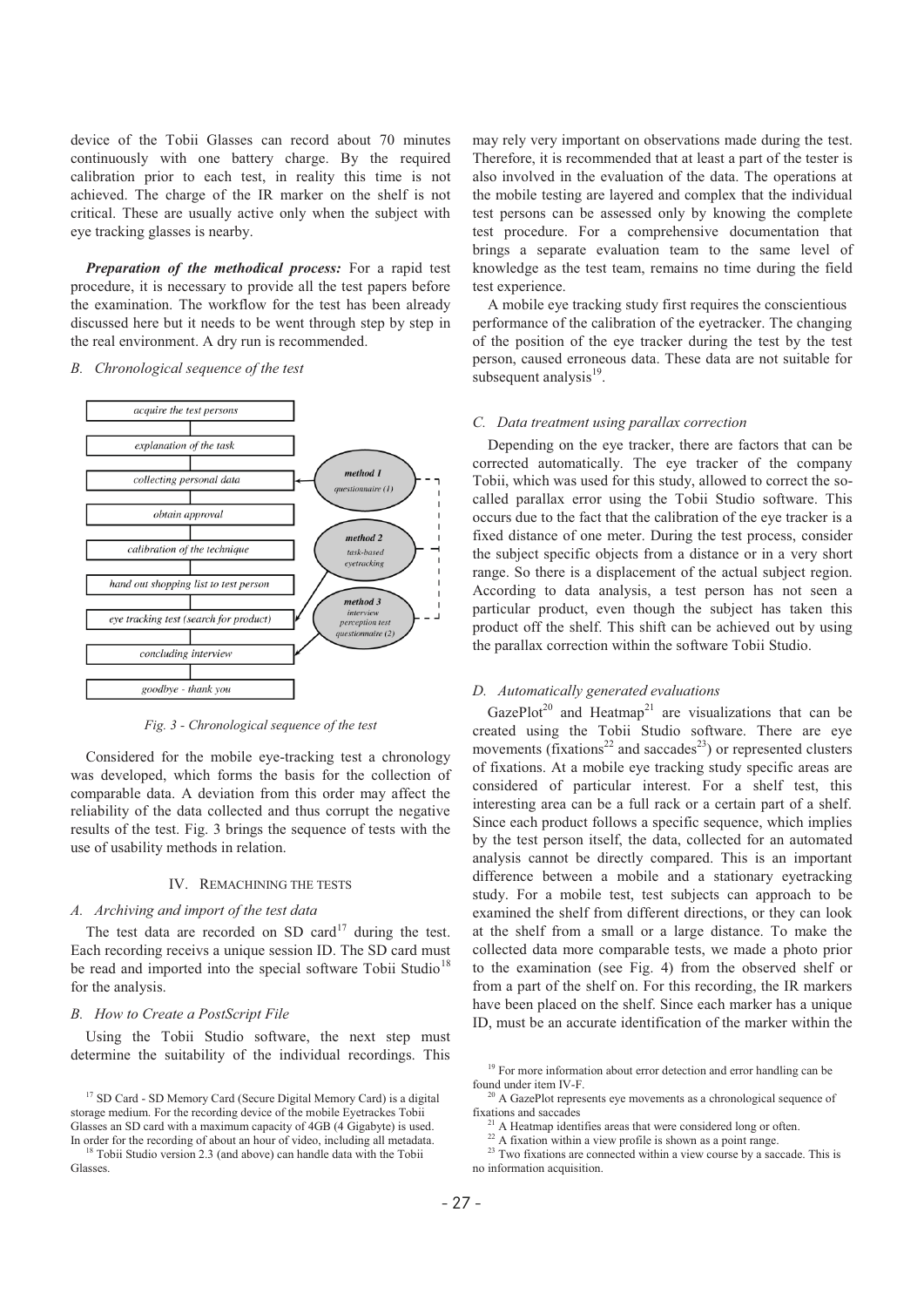Tobii Studio software. Therefore it is important, the use of the markers to be documented in the device exactly, i.e. to note the ID number of each marker.



*Fig. 4 - wide-angle lens recording of the shelf* 

By using the Tobii Glasses itself for making the photos (see Fig. 5), this marking is done automatically<sup>24</sup>.



*Fig. 5 - Photographic recording of the shelf with Tobii Glasses* 

Automatically generated evaluations based on static AOI<sup>25</sup> are very attractive when fast initial results to be made visible. A critical examination of the data obtained is essential. It has been shown that under certain circumstances there is no detection of the eye movement data. This is e.g. due to the fact that for a precise positioning of the subject must always include at least 4 IR markers in sight. At close range, i.e. if the customer is close approaches to the shelf for taking a product, this may lead to problems.

# *E. Work with dynamic Areas Of Interest*

Besides the use of an static image to bundle the eye movements of all tests, as described in section IV-D, so-called dynamic Areas Of Interest (dynamic  $AOI^{26}$ ) are used for evaluation. The advantage of this approach is the independence of the IR markers. Data are recorded at close range. The creation of dynamic Areas Of Interest is very complicated, but should be used if the AOI based on static, automatically generated evaluations on the basis of test observations are considered to be faulty.

# *F. Error estimation*

While eye tracking studies in stationary automatic evaluations are based on static AOI, can consider to be quite reliable, the application is considered critical in field trials. Local conditions play a major role, because a store shelf is not designed for the inclusion of IR markers. You have to make compromises which sometimes have incorrect or missing data as a result. Alternatively, the more complicated method of application of dynamic AOI can be used. Both methods were described in the sections IV-D and IV-E.

The data derived from the two methods are very comprehensive and should not be considered complete at this point. For an error estimation example, the value Total Visit Duration<sup>27</sup> chosen for two specific products (see Fig. 6). The differences are sometimes considerably and give the reason for the need for the critical analysis of the data determined automatically.

## exemplary comparison - Total Visit Duration



*Fig. 6 - error estimation* 

# *G. Evaluation of data*

As shown in section II-F the use of a mix of methods is an

<sup>26</sup> Dynamic AOI and static AOI in terms of the creation. Dynamic AOI on the changing media (videos) are created. creating dynamic AOI is very time consuming because the size and shape of the AOI must constantly

 $24$  Due to the local conditions in a sales area a photograph with an external camera with wide-angle lens is recommended. When comparing the figures 4 and 5 perspective distortion when shooting with the Tobii Glasses can be seen<br><sup>25</sup> A AOI (area of interest) is an individually defined area which is regarded

as a test of the subject, and for which an eye movement analysis is of great importance. A static AOI is featured on a photo on which the eye movements of all tests can be aggregated.

change. 27 The average Total Visit Duration is calculated from the duration of individual fixations in a given AOI divided by the number of tests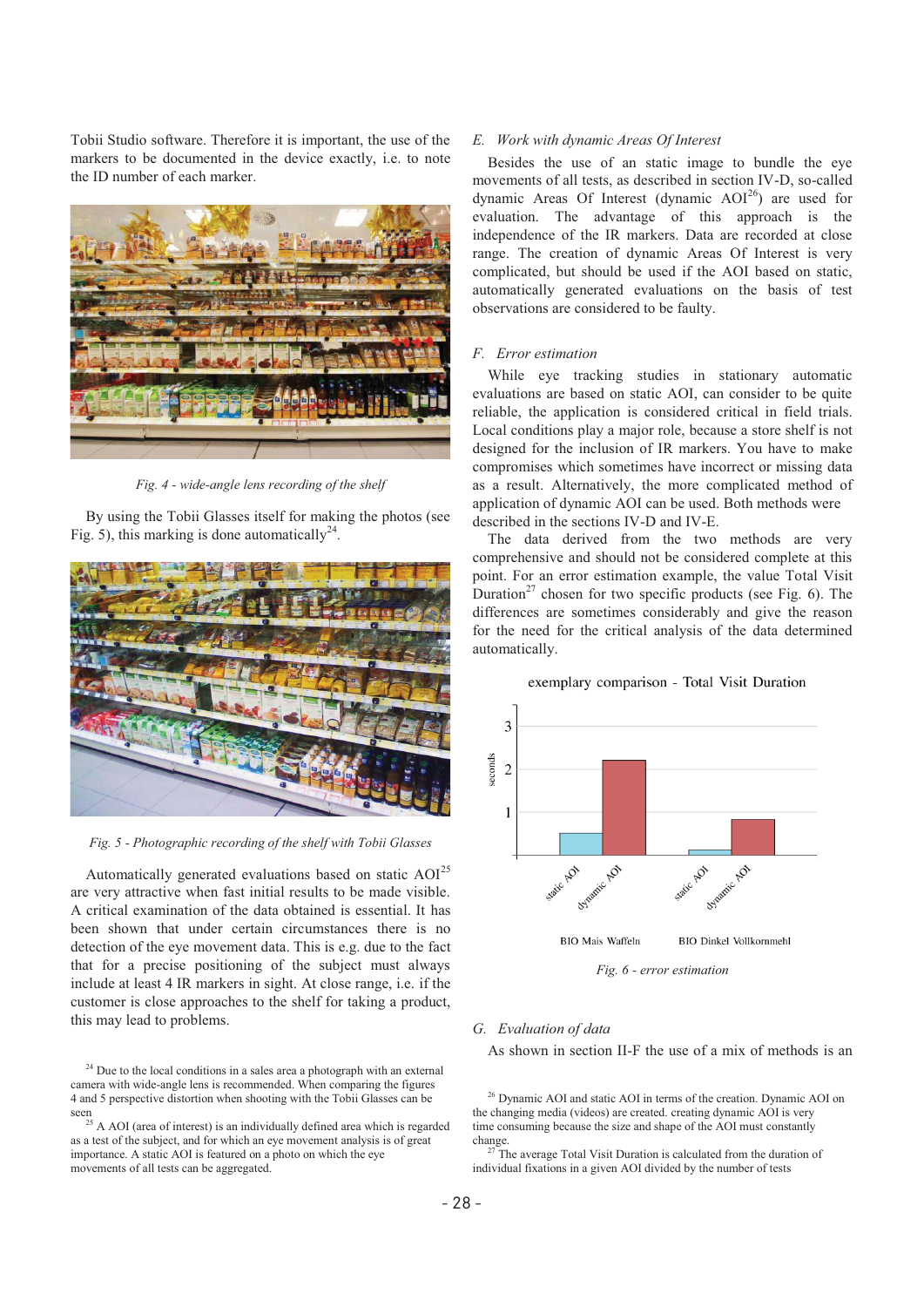adequate means in a mobile usability study for a comprehensive analysis of usability problems. For the analysis of the data from this approach consequences resulting directly. A methodological analysis is applicable to a first rough estimate, for a deeper analysis, a method-disciplinary approach can be selected. The team needs to evaluate this specific data and discover relationships. Much is possible, not everything makes sense. An example at this point is to the buying experience, which was determined during the interview before the test, and the time for finding a certain product are brought into relation. The following questions were used to assess the buying experience:

## *Question 1: How often do you shop in this store?*

## *Question 2: Are you aware of discount offers at this store?*

During the eyetracking study of each test subject the times for locating specific products were determined. Bringing these data together with the data on the buying experience, the following picture emerges:



*Fig. 7 - buying experience and time to find the products* 

It can be seen that the buying experience in the search for organic products only plays a minor role. Even experienced buyers (regular customers) have trouble finding the products.

## *H. Methodological supplement of a mobile eye tracking test*

As discussed in Section II-F discussed, certain questions will be answered by additional tests in a usability lab. For these methodological supplement of a mobile eye tracking tests, a steady eye tracker was used. Six test persons were given the task to see product images as a slide show.

# *What is a customer oriented when viewing a specific product?*

In answering that question on any product image, three AOI were created and grouped accordingly:

- AOI Group 1 product photo
- AOI Group 2 Bio-Logo

AOI Group 3 – scripture



*Fig. 8 - example - with and without AOI* 

Looking at the time to first fixation<sup>28</sup> it can determine that the Logo acts as an eye catcher. The time to the first fixation in this area is the shortest. The value of total fixation duration (including zeros)<sup>29</sup> for the scripture area is the greatest. This allows conclusions to the general reception of information. For a detailed consideration other values are to be determined, but at this point not to be displayed completely. This analysis delivered the result that the section of the scriptureis is the most relevant area for recognition and remembrance.

## V. CONCLUSION

# *A. Unforeseen and unforeseeable difficulties*

When planning a mobile usability study, the test team must discuss any difficulties, which can be divided into two groups:

*a) from a technical perspective:* The risk of technical problems is given both in the laboratory and in a study in the field. It is critical, however to evaluate the case of mobile usability studies in the field. The test team has to make a sufficient number of storage devices available and provide for the recharge of the battery. Regarding the calibration it has been suggested prior to the examination that the lighting in the market could complicate the calibration procedure. The time required for calibration could increase, the inaccuracy may be higher, which can potentially lead to abortion of the test. In practice, these assumptions are partially confirmed. The lighting conditions were not optimal, nethertheless an abortion of the test was not necessary.

*b) regarding the test persons:* Before a mobile usability study there is no guarantee that a sufficient number of subjects is available. The subjects to be an investigation in the field is not usually invited. They are accessed spontaneously, and to refuse to participate. Presumptions that too few customers

<sup>28</sup> is the time a test person first looked on the AOI

 $29$  calculates the average total fixation duration (including zeros) by the duration of individual fixations in a given AOI group divided by the number of recordings.